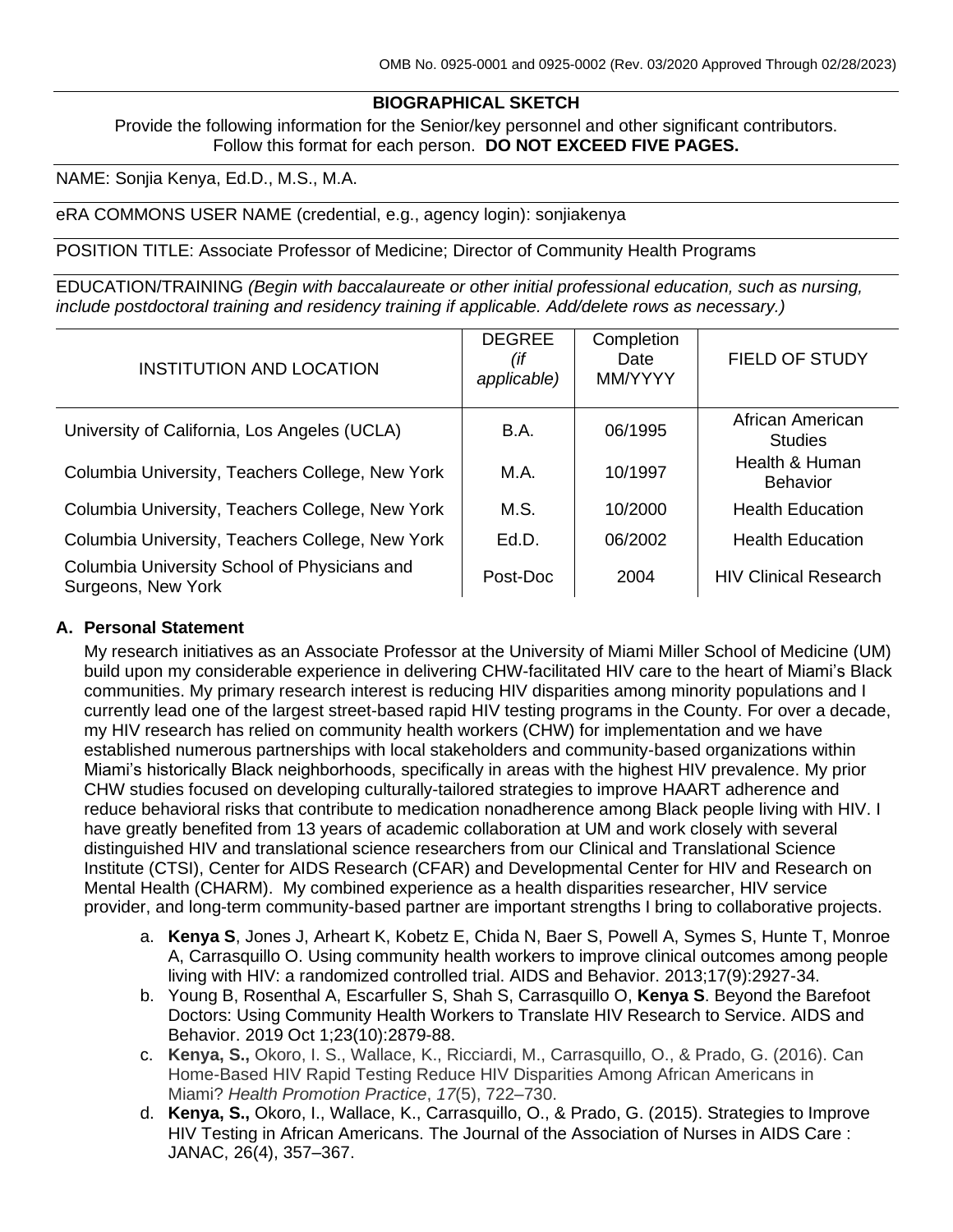## **B. Positions and Honors**

# **a. Positions & Employment**

- 1999 2003 Assistant Professor of Health Education, City University of New York, New York, NY
- 2002 2004 Fellow, NIDDK Research Award, St. Luke's Roosevelt Hospital, University Hospital of Columbia University College of Physicians and Surgeons, New York, NY
- 2004 2005 Research Associate, Department of Sociomedical Sciences, Columbia University Mailman School of Public Health, New York, NY
- 2005 2007 Assistant Professor of Public Health, St. Matthew's University School of Medicine, Grand Cayman, Cayman Islands
- 2007 Pres Director, Community Health Programs, Jay Weiss Institute for Health Equity, University of Miami Miller School of Medicine, Miami, FL
- 2008 2012 Assistant Research Professor, Family Medicine and Community Health, University of Miami Miller School of Medicine, Miami, FL
- 2012 2016 Assistant Professor, General Medicine and Public Health Sciences, University of Miami Miller School of Medicine
- 2016-Present Associate Professor, General Medicine and Public Health Sciences, University of Miami Miller School of Medicine

### **b. Academic & Community Honors**

- 1997 Fellow, Student Scholar, Society for Public Health Education (SOPHE)
- 2001 Fellow, Pre-doctoral Dissertation Award, Teachers College, Columbia University
- 2003 2007 Scholar -Fellow, Health Disparities Scholar Award: National Center on Minority Health and Health Disparities: National Institutes of Health
- 2005 Fellow, Summer Research Career Development Institute, University of Pittsburgh's EXPORT Project in the Center for Minority Health
- 2006 HIV & Poverty Scholar, Development Gateway Communities: Internet for Developing **Countries**
- 2010 Miami Herald: Miami's 20 leaders Under 40 years old
- 2011 Ford Motor Company: Freedom Sister of South Florida
- 2013 Miami-Dade Women's Commission: Woman of the Year: Health and Human Services
- 2014 Legacy Miami: South Florida's 25 Most Influential and Prominent Black Women in Business and Leadership
- 2016 Healthcare Miami Herald Legacy: Miami's top 25 Healthcare Leaders

# **C. Contributions to Science**

Since joining the University of Miami, I have focused on translating clinic-based HIV care to community settings using CHW strategies. From 2008-2010, I conducted a randomized controlled pilot which found a CHW intervention could achieve viral load suppression among Blacks with uncontrolled HIV viral loads (>1000 copies/ml). Participants were randomized to a CHW intervention or usual care for 12 months. Those randomized to CHWs experienced statistically significant decreases in HIV viral load, as compared to the control group. As background to that study, I published a review on the impact of CHW interventions on medication adherence among PLWH. n 2010-2011, I collaborated with UM's CFAR investigators to conduct a study using CHWs to examine alcohol use patterns and HAART adherence among PLWH in Miami. I found that 20% of the sample reported "weekending," a phenomenon of skipping HAART due to planned alcohol use and drinking more on the weekend. As HIV case management strategies inform CHW interventions, I collaborated with Lisa Metsch, a NIDA-funded investigator, to examine case management on clinical outcomes among HIV-infected African-American drug users. In 2012, I received a pilot award from the National Cancer Institute to conduct a CHW study addressing HIV knowledge among HIV positive Haitian Women. I also received a pilot award from the Miami Clinical and Translational Institute in 2013 to develop a randomized controlled pilot intervention on CHW- facilitated home-based rapid HIV testing (HBHRT). Experimental participants received CHW assistance to complete HBHRT and control group members were instructed to complete HBHRT independently. Those with CHW support were significantly more likely to complete HBRT and, if positive, get linked to HIV care. Since then, I have focused on translating this research into practice with support from the Elton John AIDS Foundation and the Florida Department of Health. Today, this program has expanded into a publicly funded HIV clinic without walls that provides CHW-led HIV care in Miami's Historically Black communities.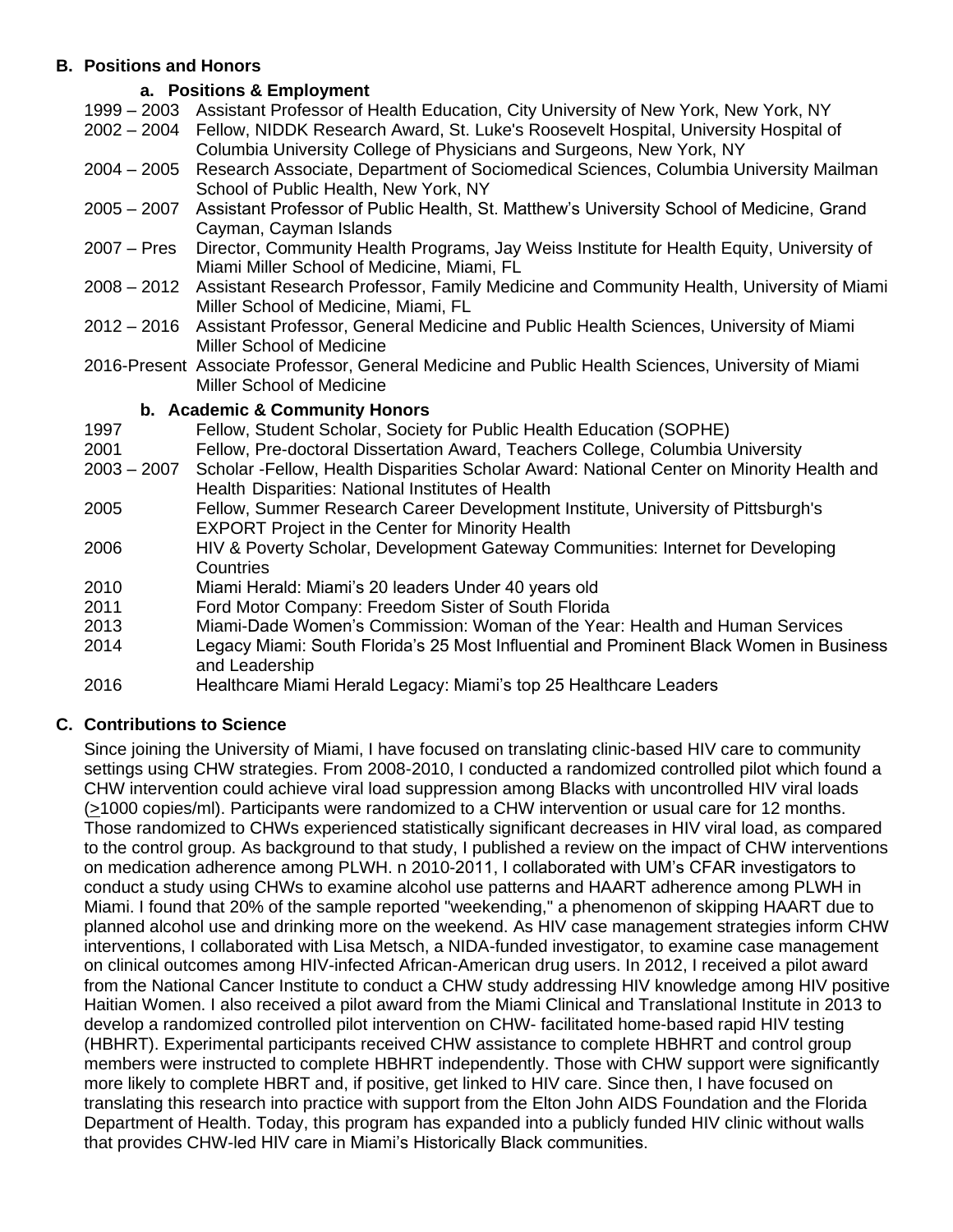- a. **Kenya S**, Carrasquillo O, Fatil M, Jones J, Jean C, Kobetz E. Human papilloma virus and cervical cancer education needs among HIV-positive Haitian women in Miami. Women's Health Issues. 2015;25(3):262.
- b. **Kenya, S**, Chida, N., Fatil, M., Jones, J., Cardenas, G., Pereyra, M., Del Rio, C., Rodriguez, A., Metsch, L. Case Management: Steadfast Resource for Addressing Linkage to Care and Prevention with Hospitalized HIV-Infected Crack Users. 2014 J HIV AIDS Soc Serv. 2014; 13(4): 325–326
- c. **Kenya S,** Chida N, Jones J, Alvarez G, Symes S, Kobetz E. Weekending in PLWH: alcohol use and ART adherence, a pilot study. AIDS and Behavior. 2013;17(1):61-7.
- d. **Kenya S,** Chida N, Symes S, Shor‐Posner G. Can community health workers improve adherence to highly active antiretroviral therapy in the USA? A review of the literature. HIV medicine. 2011;12(9):525-34.

Though HIV is my primary focus, I am dedicated to improving health disparities for all vulnerable populations and have consistently engaged in transdisciplinary collaborations with my colleagues addressing non-HIV disparities. For example, I served as a key investigator on the NIMHDI R01-funded *Hispanic Secondary Stroke Prevention Initiative (HISSPI)*, which tested a CHW-led mobile-phone based intervention among 200 Latinos at risk for recurrent stroke. In addition to directing this intervention, I was senior author on the publication describing the design and rationale of this unique mobile health intervention. In preparation to carry out the proposed research, I was part of the collaborative team in designing and implementing this mHealth technology, giving my team a clearer understanding of the strategies needed to expand this service to other diverse communities.

- a. Carrasquillo O, Young B, Dang S, Fontan O, Ferras N, Romano JG, Dong C, **Kenya S**. Hispanic Secondary Stroke Prevention Initiative Design: Study Protocol and Rationale for a Randomized Controlled Trial. JMIR research protocols. 2018;7(10):e11083.
- b. Dang S, Sarhadi K, **Kenya S**, Dong C, Ferras N, Romano J, Carrasquillo O. Feasibility of Mobile Health for Low-Income Minority Hispanic Patients with a Stroke. Innovation in Aging. 2019 Nov;3(Suppl 1):S334.
- c. Lebron CN, Reyes-Arrechea E, Castillo A, Carrasquillo O, **Kenya S.** Tales from the Miami Healthy Heart Initiative: the experiences of two community health workers. Journal of health care for the poor and underserved. 2015;26(2):453-62.
- d. Carrasquillo O, Patberg E, Alonzo Y, Li H, **Kenya S.** Rationale and design of the Miami Healthy Heart Initiative: a randomized controlled study of a community health worker intervention among Latino patients with poorly controlled diabetes. International journal of general medicine. 2014;7:115.
- e. **Kenya S**, Lebron CN, Li H, Alonzo Y, Reyes E, Carrasquillo O. Sexual Dysfunction among Latino men and women with poorly controlled diabetes. Journal of Health Disparities Research and Practice. 2014;7(1):6.
- f. **Kenya S**, Lebron CN, Chang AY, Li H, Alonzo YA, Carrasquillo O. A profile of Latinos with poorly controlled diabetes in South Florida. Journal of community hospital internal medicine perspectives. 2015 Jan 1;5(2):26586.

## **D. Additional Information: Research Support and/or Scholastic Performance Ongoing Research Support**

a. Title: Community-Based HIV Awareness among Minority Populations (CHAMP) Source: Florida Department of Health PI: Kenya 01/01/2019 - 12/31/2021 As a designated HIV testing site for the Florida Department of Health in Miami-Dade County, CHAMP utilizes CHWs to provide Black populations in Miami with street-based rapid HIV testing

and immediate linkage to treatment, including pre-exposure prophylaxis (PREP). CHAMP also provides follow-up support with medication adherence and partners with local community organizations, including churches, to extend our reach in Black communities.

b. Title: HIV Testing and Linkage to Care for Black Adults in Miami Source: Gilead PI: Kenya 10/31/2018 - 10/30/2020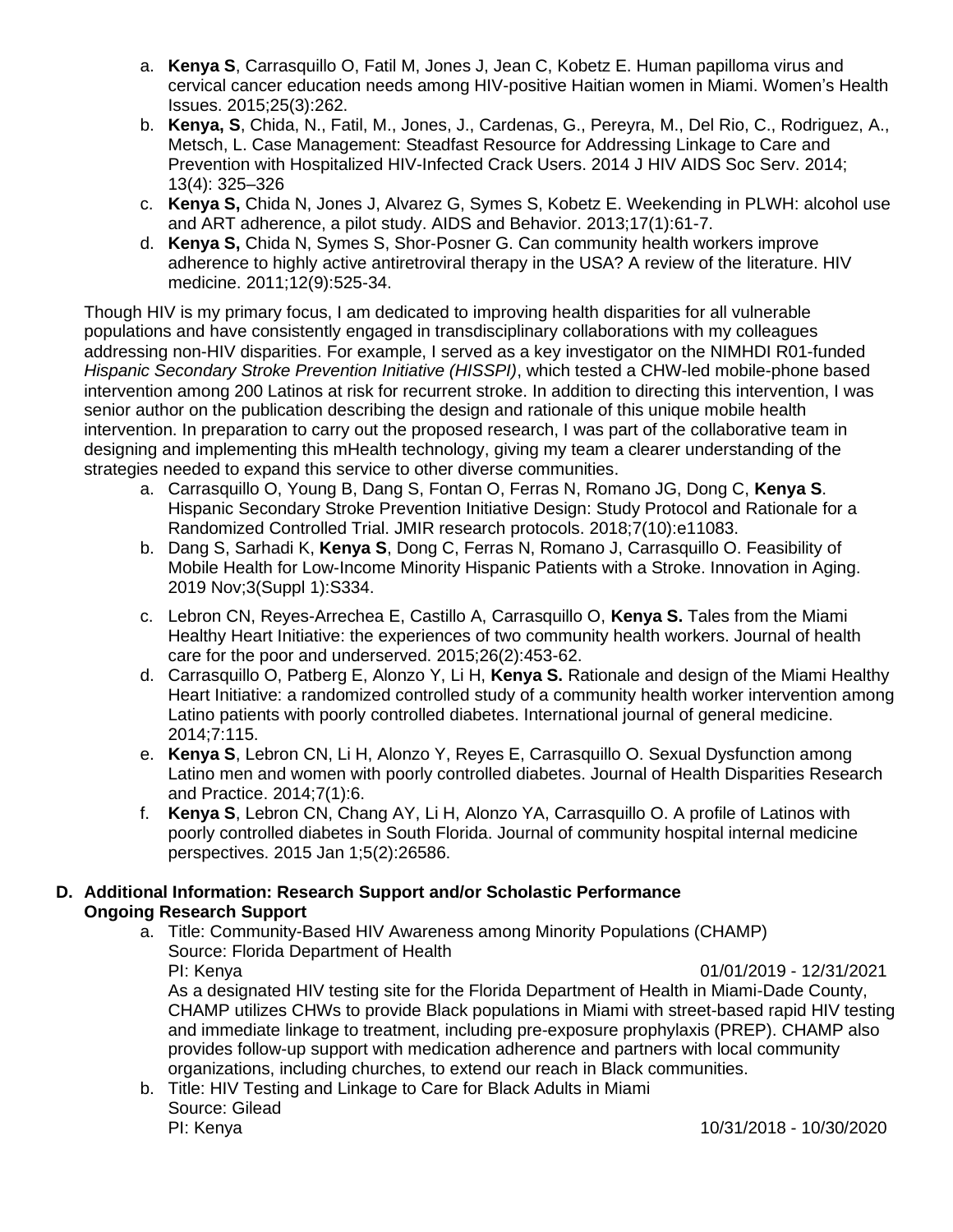This award supports CHW services to provide rapid HIV testing and linkage to call, using an oncall system. Potentially interested participants call the main research phone number to request CHW assistance completing an HIV test at their home, work, or other desired location. CHWs respond to such requests within 24 hours and provide testing services, pre-and post-HIV counseling, and when appropriate rapid linkage to HIV treatment or HIV prevention resources.

c. Title: Increasing Uptake of Evidence Based Screening though a CHW-led multi-modality program

Source: National Institute on Minority Health Disparities PI: Carrasquillo 05/19/2016 - 12/31/2020 This study tests a CHW led intervention using innovative, home based multi-modality preventive screening (HIV, Hepatitis C, colon cancer, cervical cancer) among medically underserved individuals.

d. Title: Vanderbilt-Miami-Meharry Center of Excellence Precision Medicine and Population Health Source: National Institute on Minority Health Disparities PI: Carrasquillo, Wilkins (PI-Vanderbilt) 05/19/2016 - 03/31/2021

The Center brings together institutions and faculty in South East US with substantial expertise in precision medicine and health disparities research among African Americans and Latinos/Hispanics. The Center will leverage unique assets to develop novel methods and approaches to advance population health.

# **Completed Research**

e. Title: Community-Based HIV Awareness among Minority Populations (CHAMP) Source: Elton John AIDS Foundation

PI: Kenya 11/01/2016 - 10/31/2018

The purpose of this award was to transition our CHW rapid HIV testing strategy from research to a service program. During this funding period, CHWs conducted HIV education on over 4000 Black people in Miami and completed rapid, street-based HIV testing among 1500 Black people in Miami. Among the approximately 3% that tested positive, CHWs facilitated immediate linkage to HIV treatment.

- f. Title: Hispanic Secondary Stroke Prevention Intervention (HISSPI)
	- Source: National Institute on Minority Health Disparities PI: Carrasquillo 01/01/2015 - 12/31/2017

The goal of the Hispanic Secondary Stroke Prevention Initiative is to assess whether Community Health Workers (CHW) and mobile phone technologies can reduce the risk for a recurrent stroke among 300 Latino patients at high risk for a second and potentially much debilitating stroke.

- g. Title: Feasibility of home-based Rapid HIV Testing among African-Americans Source: Clinical Translational Science Institute (CTSI) PI: Kenya 01/01/2013 - 05/31/2014
	-

The goal of this research is to determine whether community health workers paired with OraQuick, the first FDA approved rapid HIV home test, can be a feasible and acceptable alternative to clinic-based HIV screening amongst African-Americans residing in high risk communities in Miami. In phase one, focus groups with the target population were conducted to inform the intervention protocol. In phase two, 60 participants were enrolled into the randomized controlled intervention. A community health worker from the target community helped intervention participants complete the test and control participants were instructed to complete the test independently. Our analysis indicated that intervention participants were significantly more likely than control participants to complete the test, and if positive, get linked to HIV care.

h. Title: Miami Heart Healthy Initiative Source: National Institutes of Health

### PI: Carrasquillo 01/3/2010 - 04/31/2014

This research will measure the effects of lay health workers addressing heart disease among Hispanic patients with diabetes in Miami, Florida. Our project aims to reduce racial disparities in diabetes and heart disease using a community-based model of care and we hypothesize that lay health workers will help patients achieve better health outcomes compared to current standards of care.

i. Title: HPV Awareness Prevents Positive Infections (HAPPI)